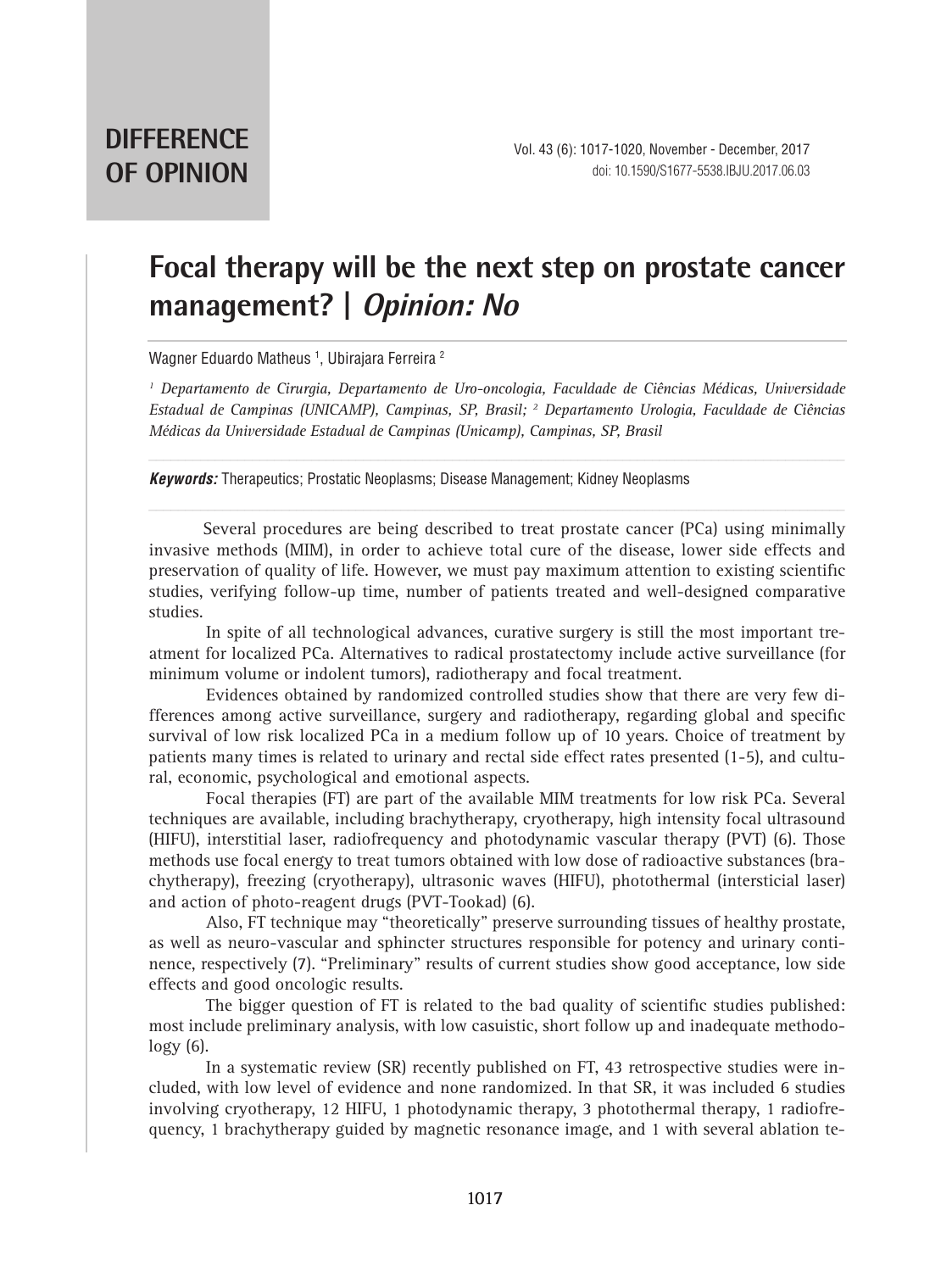chniques, with a medium follow-up of 6 years, comprising 25 studies with 2,332 treated patients (8). Although it may seem that the number of studies and treated patients is adequate, several FT methods were used, characterizing heterogeneous groups, with short follow up period of time.

Most studies selected only patients with tumors with minimum volume, with  $PSA < 10ng/$ mL, absence of Gleason 4 and 5, and low volume of disease demonstrated by histologic evaluation. This means that FT was offered to patients with very low risk tumors as an alternative to active surveillance (9).

It is fundamental to detect correctly the localization of the prostate tumor in order to perform FT. Nowadays, there is no image method totally reliable for that. Previous analysis showed that transrectal biopsy guided by ultrasound (USTR) is inaccurate to identify FT candidates and correct localization of PC. Transperineal template guided biopsy is the most recommended method to localize the disease for FT treatment, but it is an invasive method (10).

Multiparametric MR presents the needed characteristics to locate clinically significant areas of PCa. This method associated to biopsies was frequently used in FT studies, to select patients and to therapeutic planning (11, 12).

Since PCa is considered a multifocal disease in 80% of patients (13), the use of FT in only specific sites is debatable. It may not treat other significant neoplastic areas surrounding the main lesion, different from surgery and external radiotherapy, that treat the whole gland.

The concept of *index tumor* is related to the theory that only the dominant main lesion may cause progression of PCa, and distant metastasis (14). Later, this concept was modified, dividing the tumors in clinically significant lesions, with impact on longevity and quality of life, and clinically insignificant (15-17).

However, *index tumor* studies are still incipient and the theory that satellite lesions include only insignificant tumors still need more clinical evidences. Very few authors recommend treatment of *index tumor* and of clinically significant lesions.

Another great challenge for focal therapy is the definition of therapeutic success, that usually is referred as global and disease-free survival. This difficulty is observed with any treatment of PCa, since it is a disease with slow progression and with many possible subsequent treatments.

One substitute and "extrapolation" of success rates it PSA kinetics. At surgery, with complete gland removal, the ideal expected value is  $\langle 0.2 \text{ng/mL}$ . At radiotherapy, the cure and recurrence criteria are different, and PSA must be lower than 2.0ng + Nadir (lower PSA value after RT), according to P*hoenix or American Society of Radiology and Oncology (ASTRO)* criteria (18).

None of the above criteria are valid or adequate for FT, what adds confusion to disease control scenario. There is remaining prostatic tissue and the mechanism of cellular death is different in radiotherapy and immediate ablation. Therefore, PSA kinetics for FT must be different and some authors proposed the Stuttgart criteria developed for HIFU in the treatment of the whole gland: PSA value must be lower than  $1.2\text{ng/mL} + \text{Nadir following FT (19). Associated to}$ the Stuttgart criteria, as used for brachytherapy in previous studies, it may also be considered as success the presence of velocity of elevation of PSA<0.75ng/mL per year (20).

Another controversial aspect is the evaluation of oncologic control of FT. Progression to metastatic disease is not informed in most studies, since follow-up is usually short to identify patients that develop metastasis. Cancer specific survival rates were high in published studies for the same reason. Mortality rates were also lower due to short follow up and inclusion of low risk patients (8).

One way to evaluate that aspect, also used in radiotherapy, is prostate biopsy, to verify the presence of residual disease. The results are very hard to interpret, whether with unilateral or whole gland biopsies, in clinically significant tumors or not. Positive biopsy rates were very heterogeneous due to previously cited criteria, from 0 to 17% for significant tumors, and 13-71% for all kinds of tumors (8).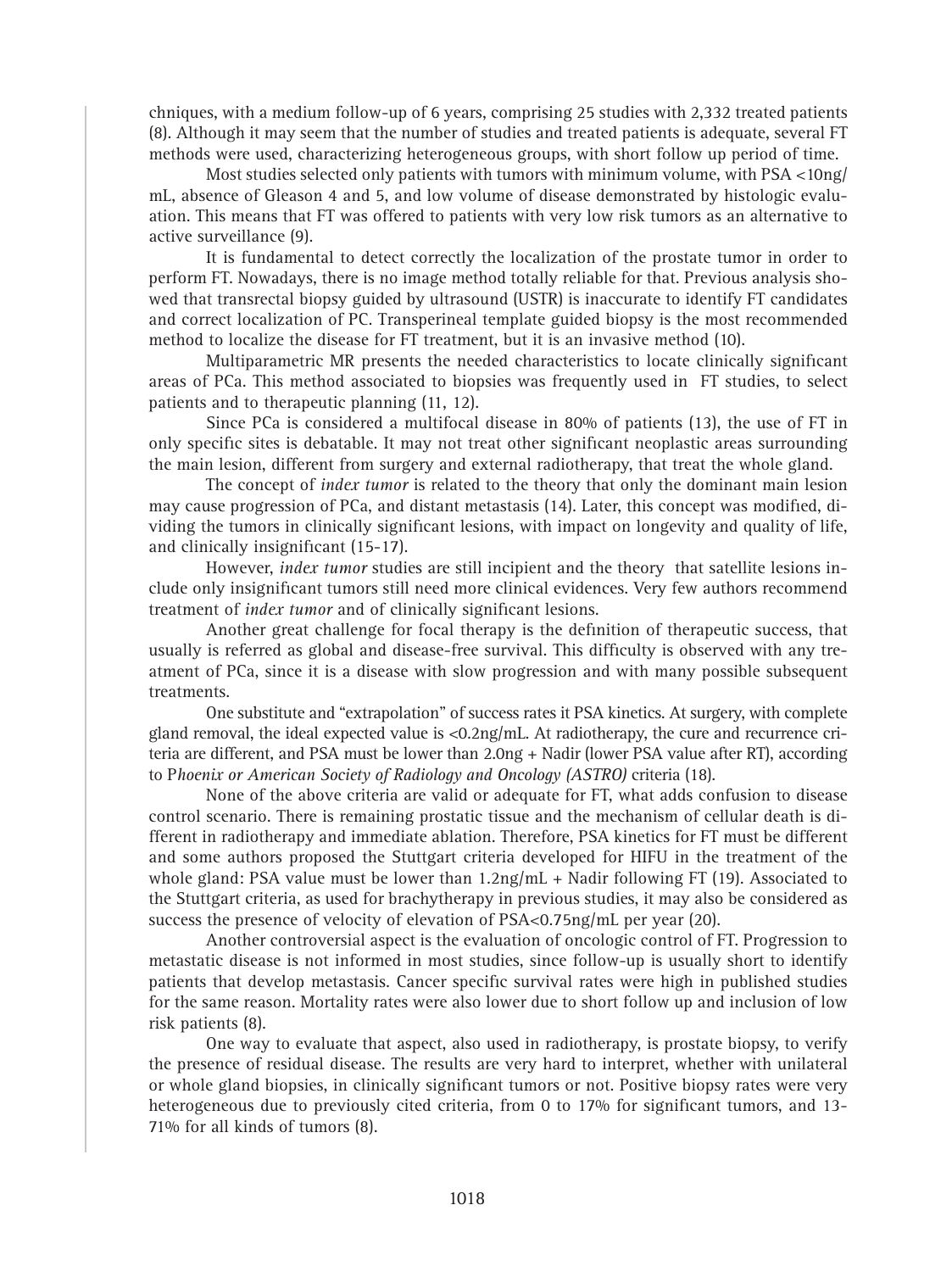Lastly, we must consider the results regarding quality of life (QL). Previous studies stressed the difficulty to perform this evaluation, since it is directly related to used question forms: quality and validation of questionnaires, data collection subjectivity and information provided by patients.

Most frequent complications of FT include urinary retention, urethral stenosis and urinary infection, rates varying from 0-17%, 0-5% and 0-17%, respectively, in five studies that reported these complications (21-25).

In the main systematic review article (SR) on FT, functional results showed a rate of 95%-100% of urinary continence, without the use of pads, and little losses in 83-100%, using only validated question forms, and very few collateral effects related to urinary continence (8).

In that same SR, erectile function evaluation was reported in 10 studies using validated question forms, showing rates of enough erectile function for penetration by 54-100% of patients, with or without the use of 5-phosphodiesterase inhibitors (5PDI). Regarding rectal toxicity, a frequent complication of RT, it was poorly described, with rates of rectal fistula varying from 0-1% , when described (8).

## **CONCLUSIONS**

Radical prostatectomy is still the standard treatment with better cure rates for localized PCa. Radiotherapy or brachytherapy are good alternatives for selected patients. Very low risk tumors must be submitted to active surveillance as first option. Available studies regarding FT present low level of evidences due to small number of patients, inadequate methodology, retrospective analysis and short period of follow up. Since there are still unsolved controversies, such as the existence of "index tumor", the best evaluation of location of lesions, how to follow up such patients and how to detect failure, most FT treatments must be still be considered as experimental.

## **REFERENCES**

- 1. Wilt TJ, Brawer MK, Jones KM, Barry MJ, Aronson WJ, Fox S, et al. Radical prostatectomy versus observation for localized prostate cancer. N Engl J Med. 2012;367:203-13. Erratum in: N Engl J Med. 2012;367:582.
- 2. Ficarra V, Novara G, Rosen RC, Artibani W, Carroll PR, Costello A, et al. Systematic review and meta-analysis of studies reporting urinary continence recovery after robot-assisted radical prostatectomy. Eur Urol. 2012;62:405-17.
- 3. Ficarra V, Novara G, Ahlering TE, Costello A, Eastham JA, Graefen M, et al. Systematic review and meta-analysis of studies reporting potency rates after robot-assisted radical prostatectomy. Eur Urol. 2012;62:418-30.
- 4. Resnick MJ, Koyama T, Fan KH, Albertsen PC, Goodman M, Hamilton AS, et al. Long-term functional outcomes after treatment for localized prostate cancer. N Engl J Med. 2013;368:436-45.
- 5. Sheets NC, Goldin GH, Meyer AM, Wu Y, Chang Y, Stürmer T, et al. Intensity-modulated radiation therapy, proton therapy, or conformal radiation therapy and morbidity and disease control in localized prostate cancer. JAMA. 2012;307:1611-20.
- 6. Gómez-Veiga F, Martínez-Breijo S, Solsona-Narbón E, Hernández C, Ciudin A, Ribal MJ, et al. Focal therapy for prostate cancer. Alternative treatment. Actas Urol Esp. 2014;38:465-75.
- 7. Emberton M, Gómez-Veiga F, Ahmed H, Dickinson L. How will focal therapy fit in with existing treatments? Actas Urol Esp. 2013;37:597-602.
- 8. Valerio M, Ahmed HU, Emberton M, Lawrentschuk N, Lazzeri M, Montironi R, et al. The role of focal therapy in the management of localised prostate cancer: a systematic review. Eur Urol. 2014;66:732-51.
- 9. Eggener SE, Scardino PT, Carroll PR, Zelefsky MJ, Sartor O, Hricak H, et al. Focal therapy for localized prostate cancer: a critical appraisal of rationale and modalities. J Urol. 2007;178:2260-7.